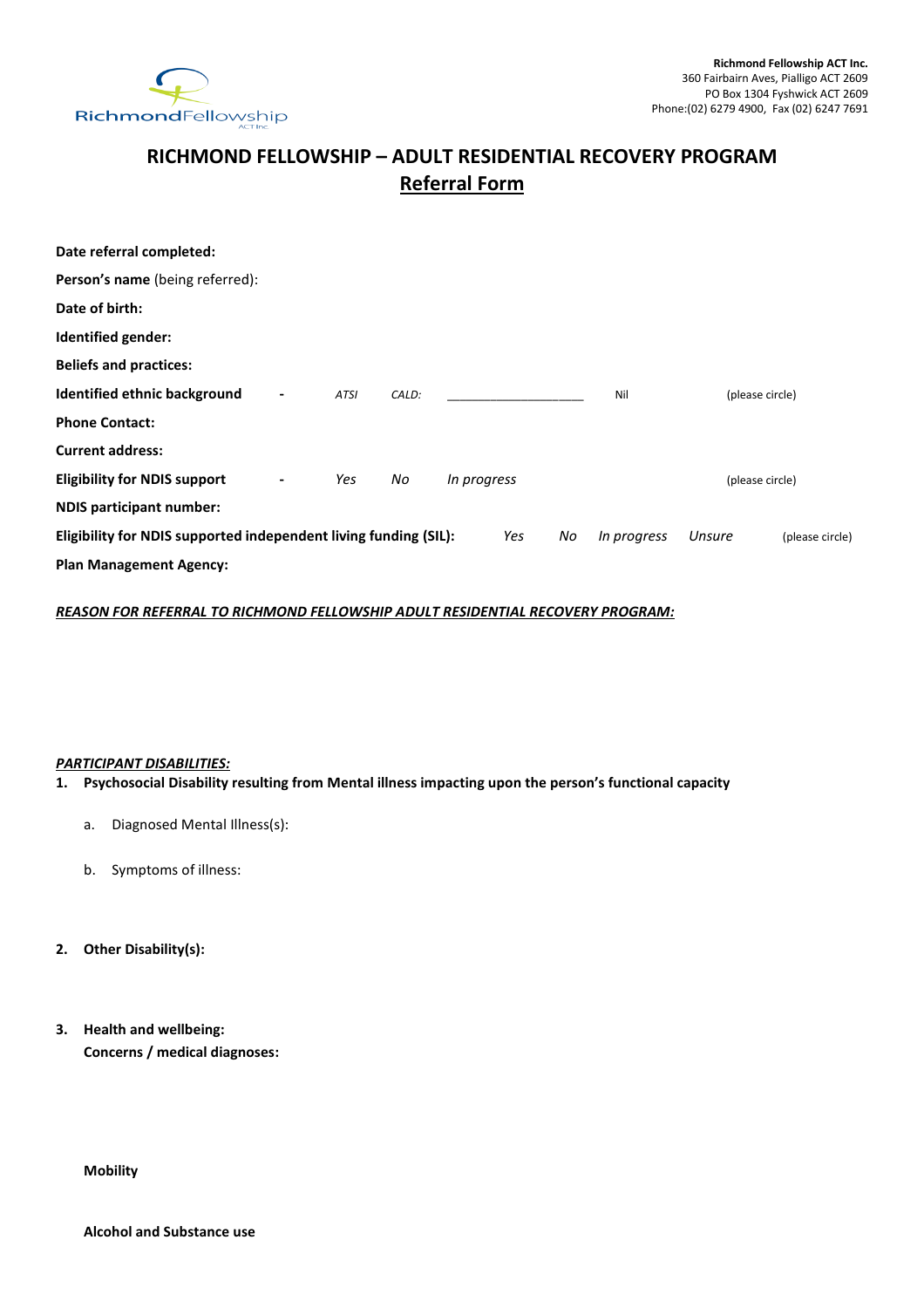## *Goals related to Supported Independent Living*

*1.*

*2.*

- *Areas of concern, that require the person to have 24 hour supported care:*
	- *Look at the following areas: mental and physical health;- relationships;- safety;-wellbeing;-personal care; household tasks*

#### *What type of assistance does this person require to function.*

**1) Personal Care Tasks**

*(including showering, maintaining hygiene, healthy diet, grooming, managing medications, keeping physically active, sleeping etc.)*  Please provide examples:

#### **2) Managing Home Living**

*(including cleaning, cooking, washing clothes, shopping, paying bills, maintaining tenancy, relations with neighbours etc)*  Please provide examples:

**3) Maintaining Daily Roles & Activities** *(including going to work, managing to study, having interests, keeping occupied etc.)*

Please provide examples:

#### **4) Social Engagement and communicating with others**

*(including engaging with the public, getting to places, socialising, making friends, family relations, behaving appropriately, living with others, asking for help etc)* Please provide examples:

## *Participants Supports: Please phone name and contact details if known.*

**1) Family:**

- **2) Social/Personal/Friendship Supports:**
- **3) GP:**
- **4) Mental Health Supports ( Clinical manager, Psychiatrist):**
- **5) Support Co-ordinator:**